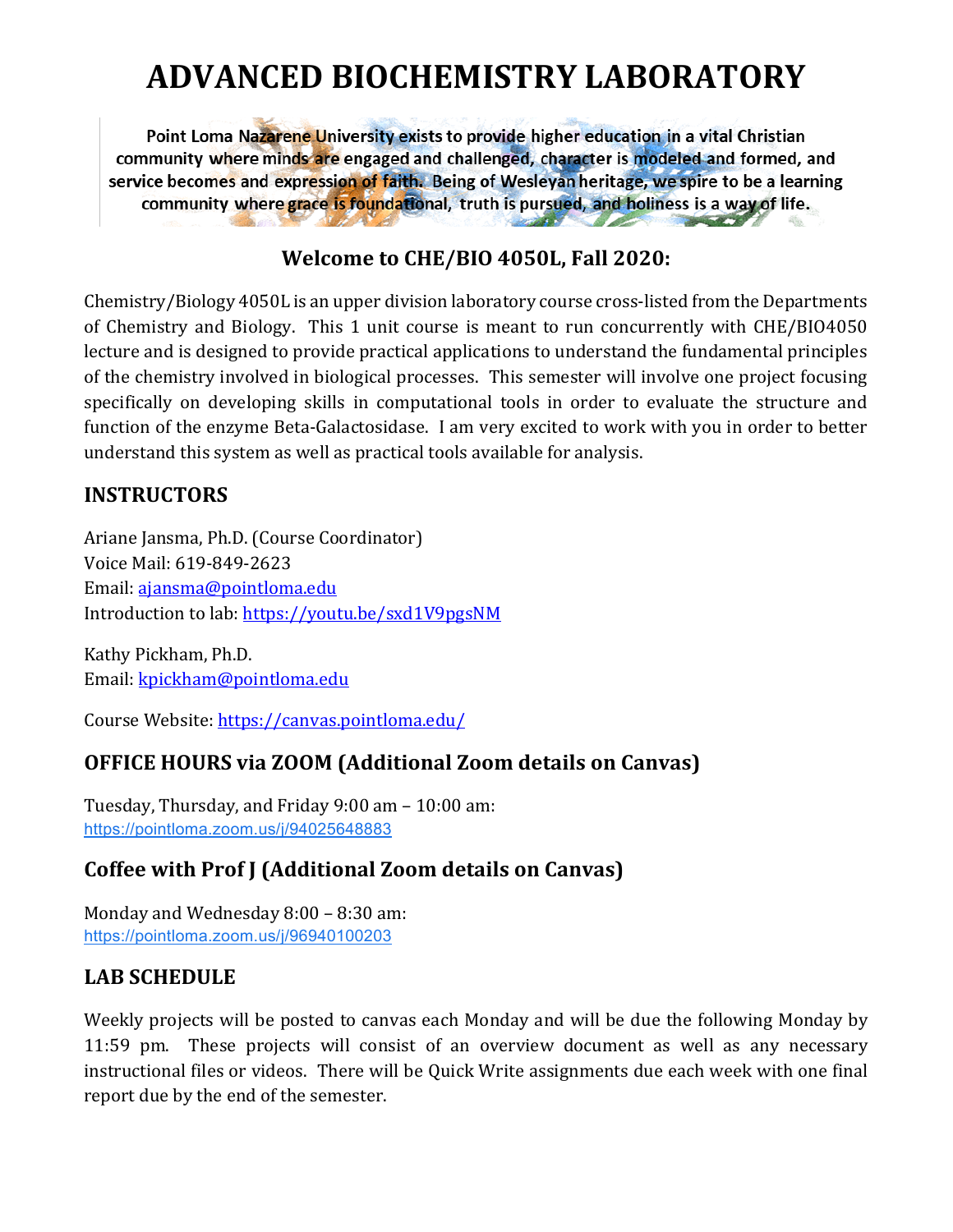### **LEARNING MATERIALS**

• **Computer,** the software applications will require the use of a laptop or desktop computer. Software applications will be made available to you as necessary.

## **COURSE LEARNING OUTCOMES**

At the end of the course, you will be able to:

- Recognize the amino acid residues in the active site of enzyme beta-galactosidase
- Apply these amino acids to the specific mechanism necessary for enzyme function
- Identify and align protein sequences from various sources
- Utilize the software PyMOL in order to generate a point mutation
- Analyze ligand binding using an Open Source docking program
- Predict secondary structural elements utilizing an open source prediction tool
- Depict and represent data in a report format

**Catalog Description:** LAB: An inquiry-based laboratory that is a co-requisite for [CHE/BIO](https://catalog.pointloma.edu/search_advanced.php?cur_cat_oid=35&search_database=Search&search_db=Search&cpage=1&ecpage=1&ppage=1&spage=1&tpage=1&location=3&filter%5Bkeyword%5D=CHE450L#tt9529) 4050 . Letter graded. CHE/BIO4050: Detailed analysis of protein and membrane structure. Includes quantitative approaches to the study of enzymes, catalytic mechanisms of enzymes, and a survey of the major metabolic pathways of carbohydrates, lipids, amino acids and nucleic acids. Course includes one three-hour laboratory each week.

#### **EVALUATION**

The activities described above will contribute to your total course grade according to the following:

Letter grades will be assigned at the end of the course for both lecture and lab based on your percentage of total possible points, according to the following scale:

| $A\,93 - 100\%$                                                                      | $A - 90 - 92.9\%$ |
|--------------------------------------------------------------------------------------|-------------------|
| <b>B</b> 83 – 86.9 %                                                                 | $B - 80 - 82.9$ % |
| $C$ 73 – 76.9 %                                                                      | $C - 70 - 72.9\%$ |
| <b>D</b> 63 – 66.9 %                                                                 | $D+60-62.9%$      |
|                                                                                      |                   |
| $B^+$ 87 – 89.9 %<br>$C^+$ 77 – 79.9 %<br>$D^+$ 67 – 69.9 %<br>$\mathbf{F}$ < 59.9 % |                   |

#### **WEEKLY ASSIGNMENTS**

Assignments will be posted to Canvas each Monday morning by 8:00. They will be due the following Monday by 11:59 pm. These assignments will vary week to week, but will include an overview of the project itself, instructional documents or videos, as well as specific directions for that week's Quick Write assignment and the topic for the Discussion Board.

#### **FINAL LAB REPORT**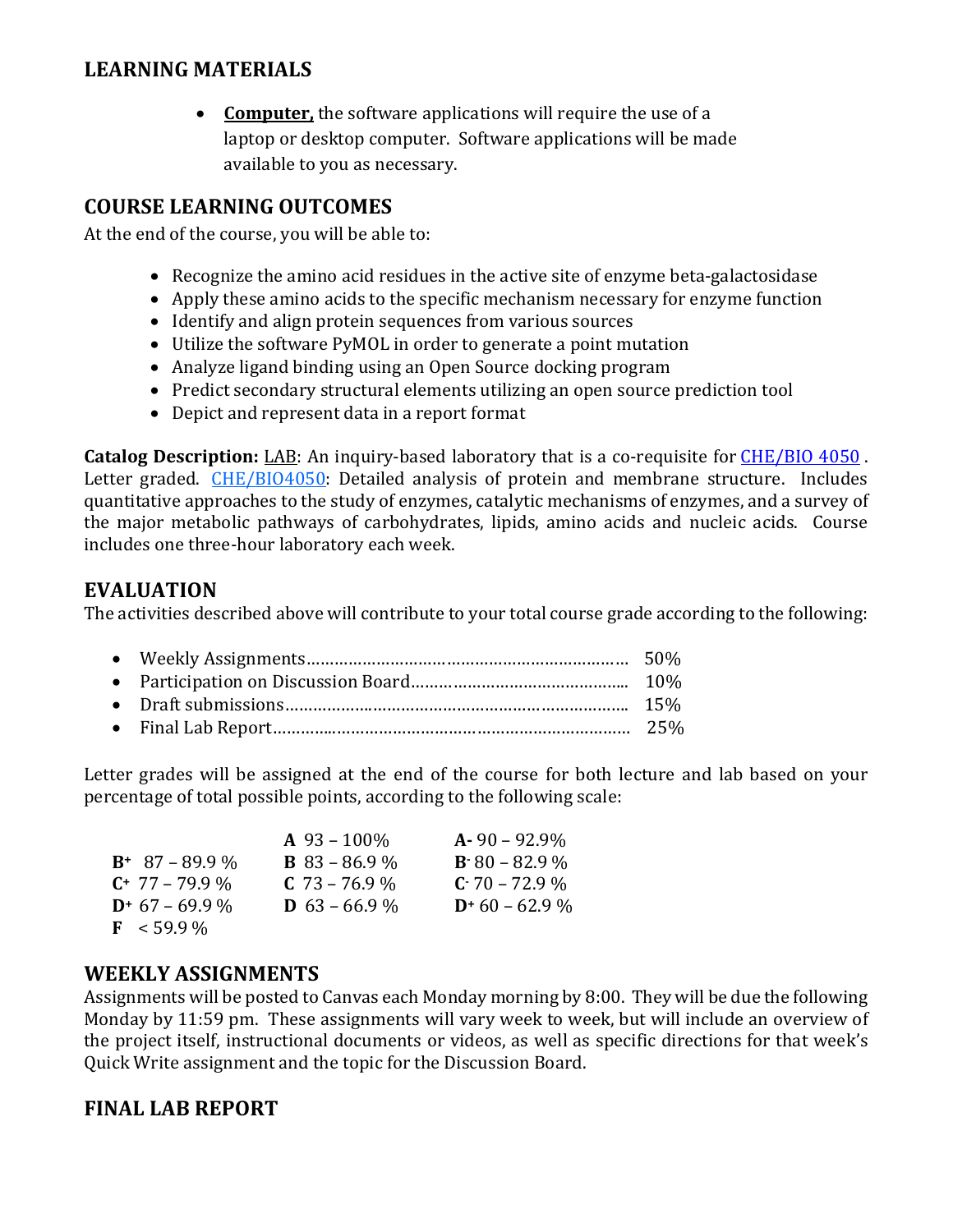There will be a final lab report submitted at the end of the semester detailing the work with Beta-Galactosidase. This report will be written in the style of a research paper and will include and Abstract, Introduction, Methods, and Results/Discussion. There will be opportunities throughout the semester to submit portions of rough drafts for comments and constructive feedback.

# **ATTENDANCE**

**ASYNCHRONOUS ATTENDANCE/PARTICIPATION:** The material for the week will be made available by Monday morning at 8:00. A day of attendance in asynchronous content is determined as contributing a substantive note, assignment, discussion, or submission by the posted due date, when applicable. Failure to meet these standards will result in an absence for that day. For this lab course, participation in each weekly project will be evaluated through the Quick Write assignments, Discussion board topics and any additional activities, which will count as your attendance and participation for that week. Late submissions will not be accepted without a valid excuse.

**PLNU ATTENDANCE POLICY:** If the student is absent for more than 10 percent of class sessions, the faculty member will issue a written warning of de-enrollment. If the absences exceed 20 percent, the student may be de-enrolled without notice until the university drop date, or after that date, receive the appropriate grade for their work and participation. In some courses, a portion of the credit hour content will be delivered **asynchronously** and attendance will be determined by submitting the assignments by the posted due dates. See [Academic Policies](https://catalog.pointloma.edu/content.php?catoid=46&navoid=2650#Class_Attendance) in the Undergraduate Academic Catalog. If absences exceed these limits but are due to university excused health issues, an exception will be granted.

# **ADDITIONAL PLNU INFORMATION**

#### **SPIRITUAL CARE**

Please be aware PLNU strives to be a place where you grow as whole persons. To this end, we provide resources for our students to encounter God and grow in their Christian faith. If students have questions, a desire to meet with the chaplain or have prayer requests you can contact the *Office* [of Spiritual Development](https://www.pointloma.edu/offices/spiritual-development)

## **PLNU COPYRIGHT POLICY**

Point Loma Nazarene University, as a non-profit educational institution, is entitled by law to use materials protected by the US Copyright Act for classroom education. Any use of those materials outside the class may violate the law.

## **INCOMPLETES AND LATE ASSIGNMENTS**

All assignments are to be submitted/turned in by the beginning of the class session when they are due—including assignments posted in Canvas. Incompletes will only be assigned in extremely unusual circumstances.

## **PLNU ACADEMIC HONESTY POLICY**